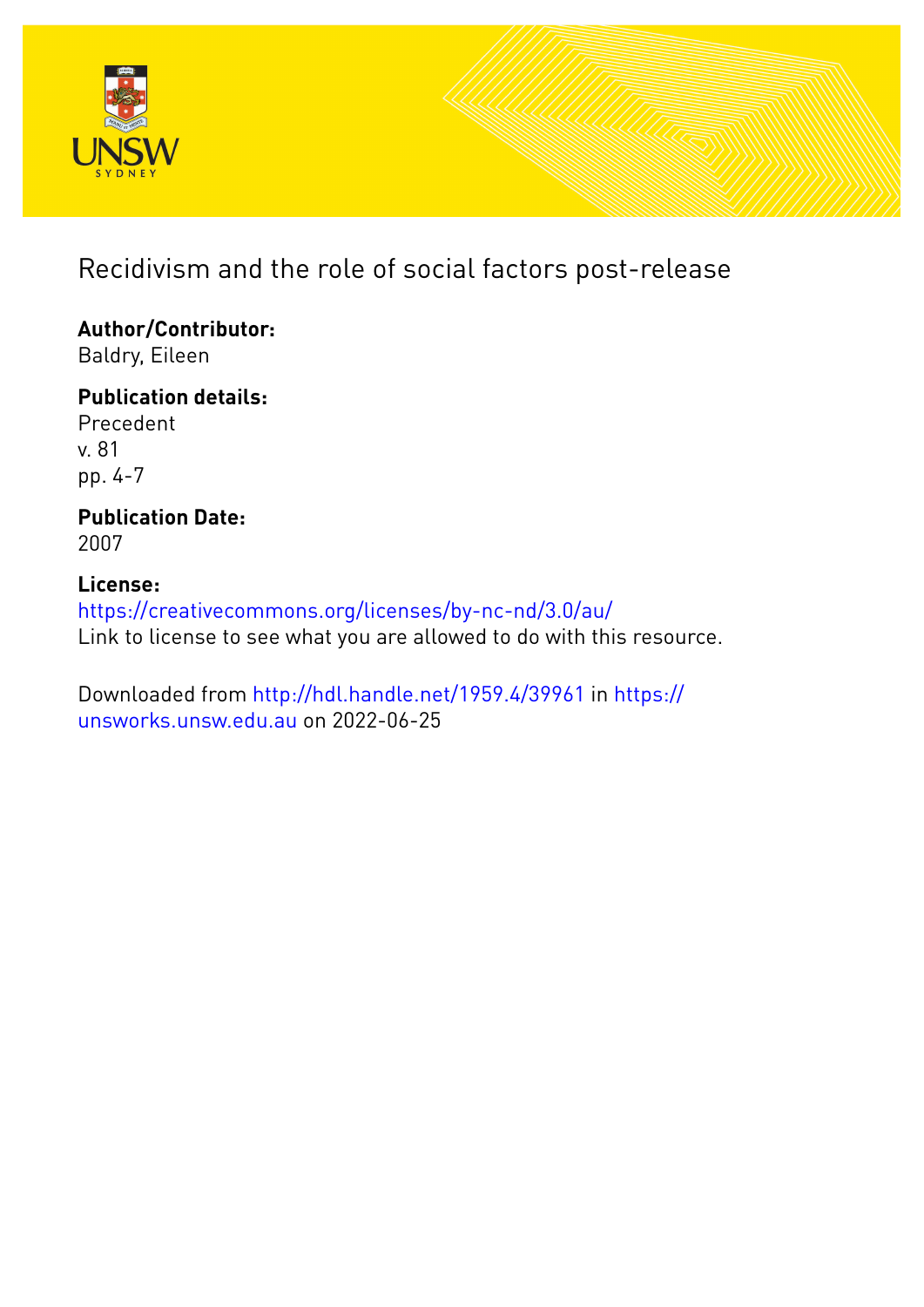#### **Recidivism and the role of social factors post-release**

#### **A/Professor Eileen Baldry Social Sciences and International Studies UNSW**

Tens of thousands of persons released from prison in Australia this year will be back inside in a year or two. The bulk of returnees are short term prisoners from highly disadvantaged suburbs, with poor educational and social backgrounds and who are on the prison conveyor belt. A minority of prisoners are sentenced for serious crimes. Some like those convicted of murder are highly unlikely to offend again, whilst others like drug traffickers and armed robbers are. It is that first group though, the majority caught in the recidivist revolving door that is the focus of this discussion.

This article addresses recidivism from a particular perspective – that of the role of social factors post-release. It will not address the whole array of other matters associated with recidivism.

#### **Recidivism**

How is recidivism defined and used? Does it refer to re-offending, re-conviction or reimprisonment?

Recidivism occurs when persons convicted by the courts return to prison or receive a community corrections order.<sup>i</sup>

In this definition, the Auditor General of NSW, like most Australian agencies, measures recidivism using a return to Corrective Services within two years of release.

This though does not reflect undetected, unreported, unconvicted or unsolved crime:

A precise figure for the rate of recidivism cannot be ascertained, as much crime goes unreported and the courts do not convict all offenders for various reasons including lack of evidence. Rates of recidivism also depend on what measures are used in terms of the time frame considered and whether one is concerned about particular offences, rearrest rates or reimprisonment. Nonetheless, approximately 60% of those in custody in Australia have previously served a period of imprisonment  $\ddot{u}$ 

When 'ever having been in custody before' is used as a recidivism measure instead of 'two years after release' the rate increases considerably as just indicated.

This return to corrections measure of recidivism also does not indicate whether someone has committed a more, or less serious crime, or whether they breached an administrative requirement or were arrested under old warrants upon release, rather than for committing a new crime.

So measures of recidivism in Australia are currently crude and blunt and are in need of revising. But as the '2 year return' or the 'ever having been in prison before' measures are the only consistently gathered measures over time and the only ones that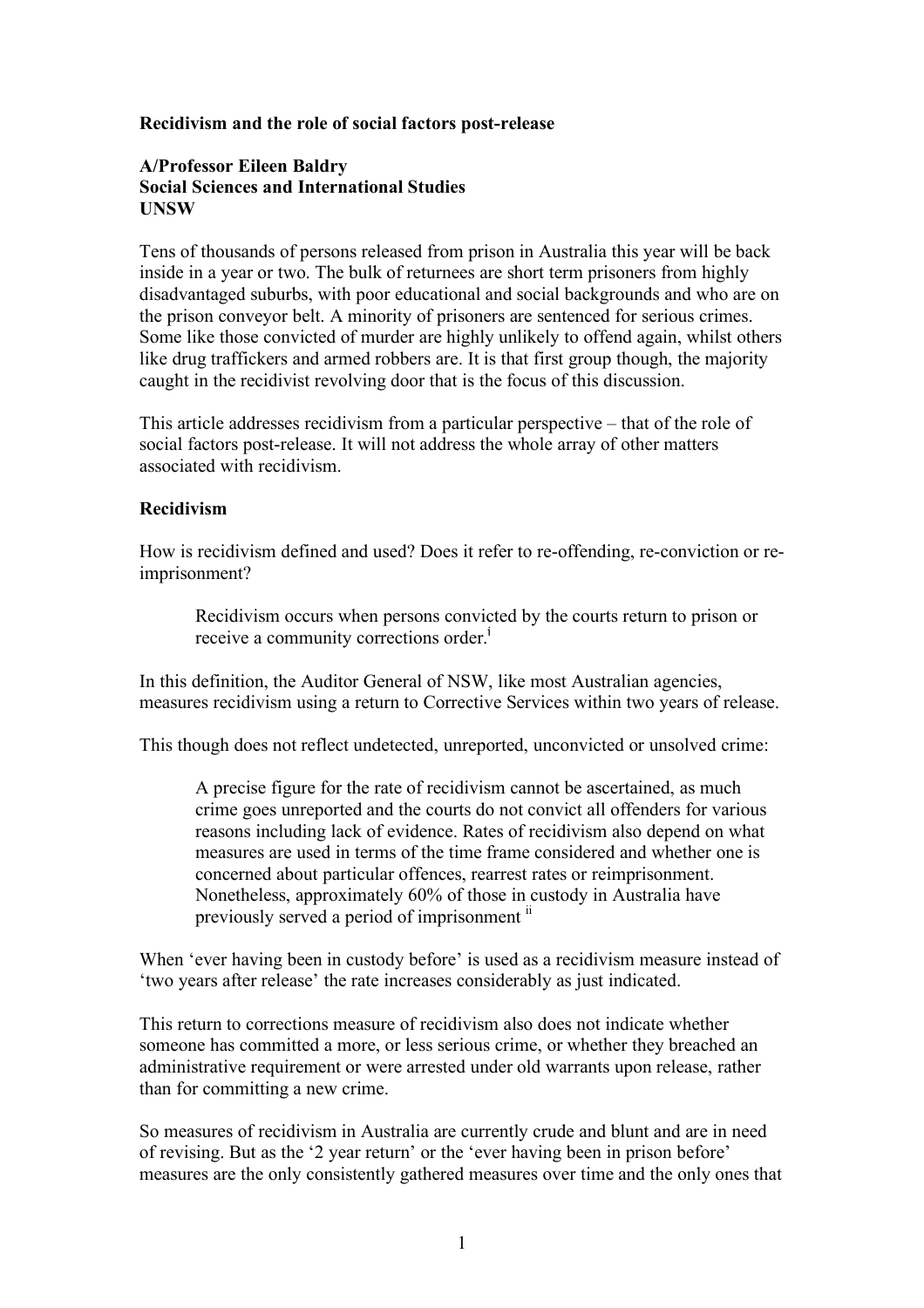are reasonably easily accessed by researchers and the public, they are the most commonly used, especially for longitudinal comparison.

### **Prison is criminogenic**

Although the debate over what constitutes recidivism is important and continuing, no matter what the eventual outcome, it is evident that serving time in prison greatly increases the chance of being re-incarcerated somewhere down the track compared to not ever having been incarcerated. Having served a term in prison is far from a deterrence to further offending. This may sound facile but it is an important observation as those who are included in these recidivism figures include the large percentage of those who serve full-time prison on remand (between 18 and 20% of the prison population  $-\infty$ 30% of women) and those who serve short sentences (more than half of those who flow through prisons every year). Included in these numbers are persons with mental illness, cognitive disability, dual diagnosis, Indigenous women<sup>iii</sup> and remandees, a significant number of who do not end up receiving a custodial sentence at the end of their remand period.<sup> $iv$ </sup> Many of these individuals could and should be kept out of prison in the first place. This is salient because in the current policy and legislative climate of building more prisons to manage risk and therefore to deal with difficult social problems, more people with little capacity to negotiate the criminal justice system will be imprisoned and the more persons imprisoned, the more will return to prison; prison itself is criminogenic.<sup>v</sup>

Although there are many ways and points at which to intervene to help prevent offending or re-offending, including during early childhood, support for disadvantaged families, parenting support, court diversion, restorative justice approaches and alcohol and other drug rehabilitation, a crucial period examined in this article is post-release.

## **Post-release and Throughcare**

At the end of 2006 there were 25,800 persons in full-time custody, an increase of around 50% over the decade, and 51,690 persons in community-based corrections. vi These figures do not give an accurate picture though of the numbers flowing through the prison and community correctional systems. As most persons are given a sentence of less than one year, more than double the numbers of people flow through Australian prisons and community corrections every year, than is indicated by the census figures.<sup>vii</sup>

Justice and Corrective Services Departments across Australia have over the past decade introduced throughcare policy in an attempt to reduce re-offending. Throughcare is the continuous, co-ordinated and integrated management of offenders,

from the offender's first point of contact with correctional services to their successful reintegration into the community and completion of their legal order viii

The post-release aspect of throughcare requires that justice and human service agencies cooperate and coordinate their activities prior to release, during transition and for some period after release to assess and assist persons with multiple needs. The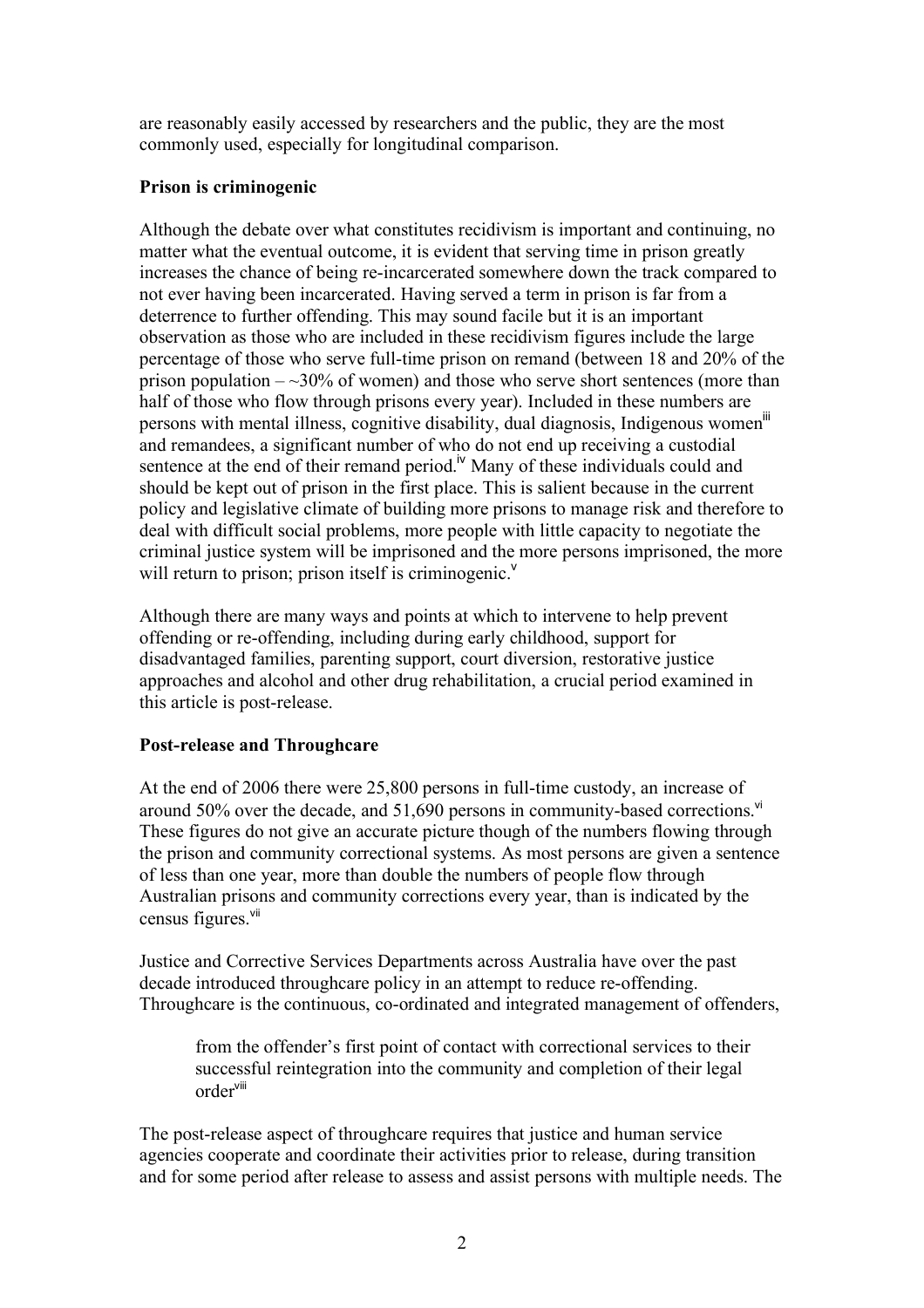first month or two is a crucial time during which releasees, especially those with mental health, intellectual disability and drug problems, are often re-arrested or breached for parole infringements.<sup>Ix</sup>

Throughcare is an excellent concept but is poorly implemented.<sup> $x$ </sup> It requires high level and consistent liaison amongst all agencies involved in working with offenders before, during and after a sentence, especially after time in prison. Community Correctional Officers (Probation and Parole), post-release non-government agencies and releasees themselves have extreme difficulty in most jurisdictions finding the resources needed post-release.<sup>xi</sup> There is often poor communication between prisons and community corrections. The majority of prisoners who have done programs in prison find there is no complementary program in the community, and parole officers find liaising with some departments and agencies difficult, as ex-prisoners are seen to be unworthy or to be too difficult to work with.<sup>xii</sup> Those with dual and multiple diagnoses have little chance of securing mental health, alcohol and other drug and cognitive disability services linked with other social support.<sup>xiii</sup> And as all criminal justice agencies are required, in this risk-averse climate<sup>xiv</sup>, to guarantee no risk (a complete nonsense of course) more and more high needs prisoners are assessed as high risk and locked into the criminal justice revolving door.<sup>xv</sup> The risk management paradigm overwhelms throughcare by taking the lion's share of the resources and relegating post-release support to a poor second place.

Research internationally and in Australia indicates that upon release most ex-prisoners face multiple and significant challenges to being socially included and to avoiding reoffending. <sup>Xvi</sup> Health surveys of prisoners suggest very high levels of mental illness (30-45%) and intellectual disability (up to 12%) with many prisoners having both. These figures do not necessarily take into account the much higher numbers with mental health disorders, borderline intellectual disability and acquired brain injury. All these rates are far above those found in the general community. Prisoners with such difficulties do not magically shed them when released. These persons are coming back to disadvantaged and poorly resourced communities with serious needs that they are unlikely to be able to address themselves. A key question for the criminal justice system is why such people are imprisoned in the first place.

Jones et al<sup>xvii</sup> point out that a significant number of parolees are re-arrested or are breached for parole violations and returned to prison. Although little is known about why parolees in particular fail<sup>xviii</sup> it is clear, as noted earlier, that prison reproduces prisoners; that is, one of the strongest predictors of being sentenced to prison is having been in prison before.<sup>xix</sup> Given that there are such large numbers of prisoners with disorders and disabilities, it is not surprising that many cannot manage to meet parole requirements. In an era of reduced systemic support for those with serious social deficits they may well be being set up to fail.

#### **Housing post-release**

Secure accommodation is a serious problem for those being released from prison. Adequate housing is essential to participating fully in society. Insecure and poor housing and primary homelessness are forms of social exclusion. Homelessness has a number of forms: primary homelessness -living on the street or in squats or cars; secondary - transience, moving often; and tertiary - accommodation but without the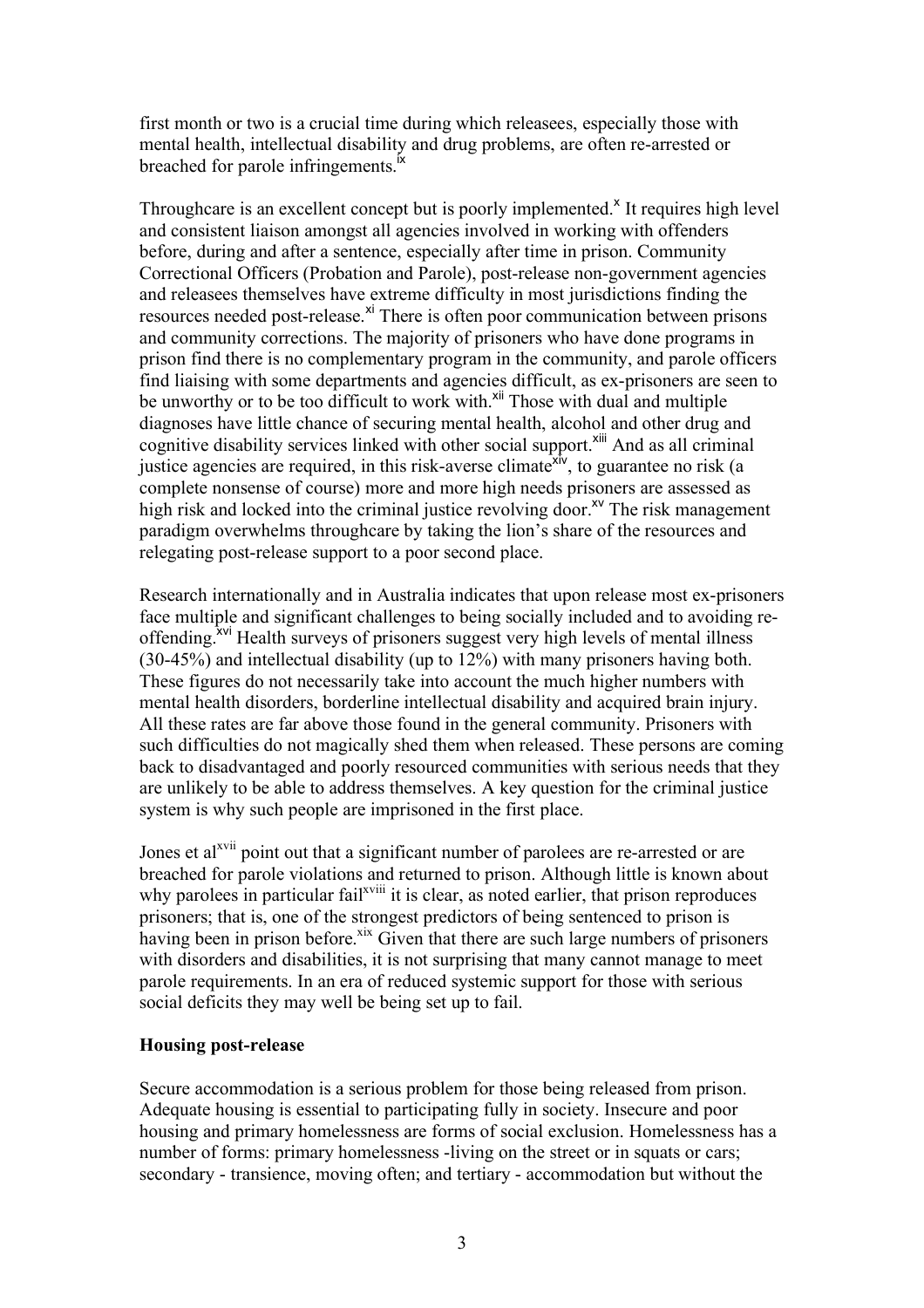security of a lease. Ex-prisoners are over-represented in all forms of homelessness and homeless persons are more likely to be imprisoned than those with housing.<sup>xx</sup>

A study by Baldry et al<sup>xxi</sup>, completed in 2003, exploring prisoners' housing and social integration post-release followed a sample of prisoners (n=339) being released from prison in NSW and Victoria over a 3 month period. Participants were interviewed before release and followed up at three, six and nine month intervals post-release with the final number of participants being 238 (70% of the original sample). At 9 months approximately 36% of the participants had been returned to prison. There was a significant difference between male and female recidivism with women going back at a higher rate than men. This was almost entirely due to the Indigenous women in the sample almost 70% of who had been returned to prison 9 months post-release.

Participants were more likely to stay out of prison if they were living with parents, partner or close family; had employment or were studying; or had contact with and support from helpful agencies post-release. But a majority of the participants did not have family or friends upon whom they could depend. Many of the men hoped to stay with their parents, usually their mother, or friends but such arrangements quickly broke down. Loneliness was a common experience. Participants were more likely to return to prison if they: were homeless or transient; did not have accommodation support or felt the support was unhelpful; had an increase in the severity of alcohol and other drug problems; were Aboriginal or a Torres Strait Islander; a woman; and/or had debt or debts. Moving often (more than twice in a three-month period immediately post-release) and/or experiencing worsening problems with heroin use were *predictors* of return to prison. Half the sample was in a state of homeless postrelease. Being transient made tackling drug and alcohol problems almost impossible.

When a particularly disadvantaged group, Aboriginal women prisoners in NSW, is examined more closely, the difficulties they face post-release are even more starkly highlighted. Aboriginal women represent approximately 30% of the NSW women's prison population in comparison to their rate of 2% of the general NSW female population. They have higher rates of return to prison, have higher numbers of dependent children, higher rates of mental health disorders, experience higher rates of domestic and sexual violence and higher rates of homelessness than their non-Aboriginal counterparts.<sup>xxii</sup> They also return to highly disadvantaged communities or suburbs with little in the way of housing support, protection from violence, employment opportunities or appropriate health care.<sup>xxiii</sup> These women also experience the intergenerational and direct effects of decades of exclusionary policies such as removal of children, removal from land, inferior education, housing and health services and institutionalisation in state care, in juvenile detention, in psychiatric institutions and in prisons.<sup>xxiv</sup> Any post-release service supporting them would need to be fashioned in an holistic, culturally appropriate and sensitive manner so as to understand and work with these multiple and compounding issues.

#### **Discussion**

These findings suggest that assisting ex-prisoners to find stable housing immediately post-release should be a priority for State Government corrections departments and support agencies. Victoria is the only jurisdiction that has responded to this need in any significant way.<sup>xxv</sup>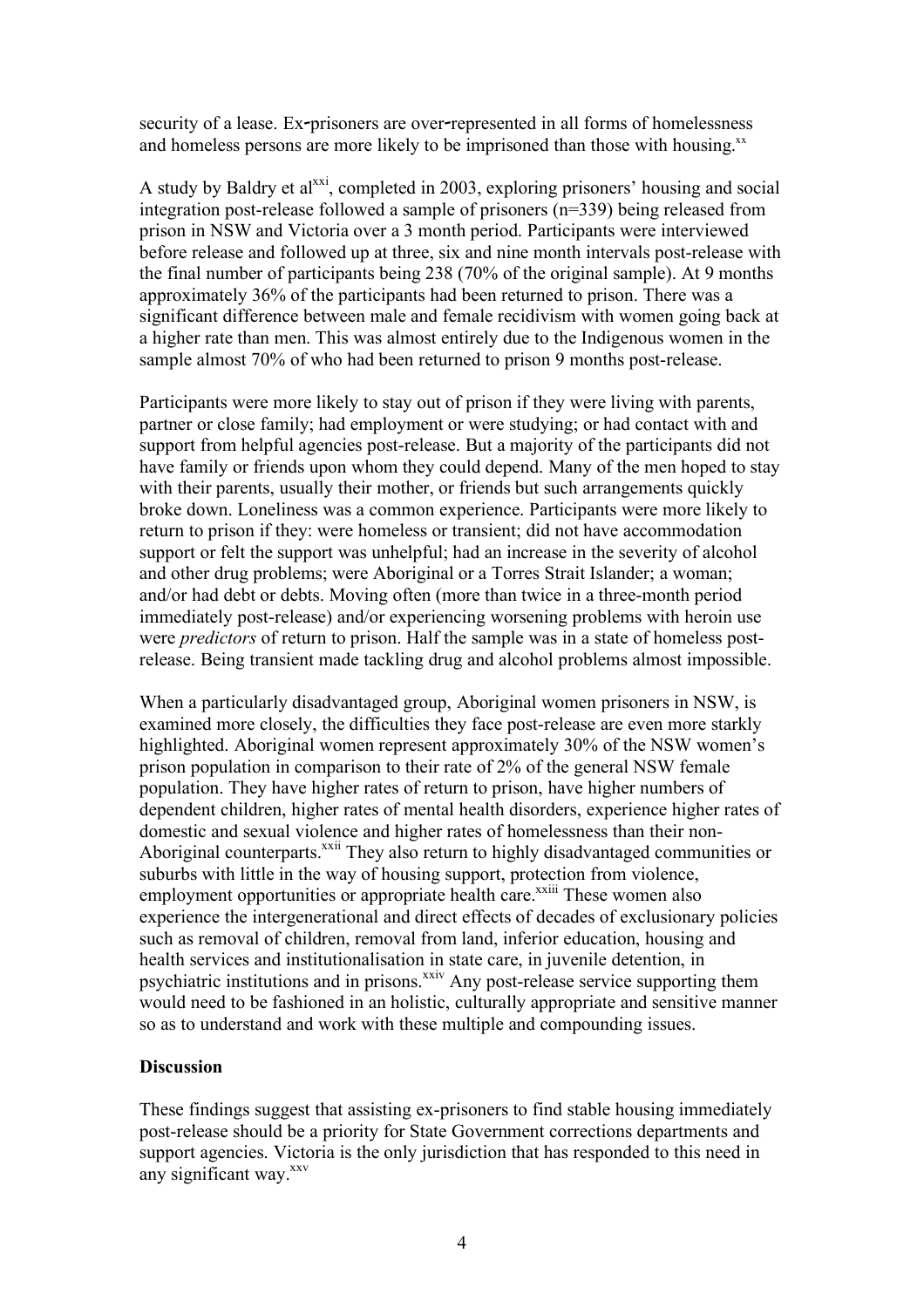Walsh<sup>xxvi</sup> points out, in reference to Queensland, that policies and programs that promote:

- employability ie prisoners to have access to prison work and vocational training, as well as access to job search and job-matching services;
- access to educational programs to maximise post-release employment opportunities;
- maintenance of relationships with families throughout incarceration;
- facilitation of partnerships between prisons and government and nongovernment community organisations;
- meeting the immediate welfare needs of prisoners at the time of their release (money for clothes, food, household items, medication, telephone calls, and transportation home;
- provision of aftercare services, whether through a drop-in centre, halfway house or other option;
- and gradual reintegration of prisoners into the community through methods of gradual release such as parole, home detention and furlough, and/or release to community residential facilities such as halfway houses xxvii

are required to provide a reasonable context in which persons released from prison can move towards community integration.

From the research results cited in this article, it is doubtful that any one intervention alone is going to be effective, particularly for those with complex needs. Indications are that combinations of support and rehabilitation programs in the community appropriate to the circumstances and needs of the person are necessary. This and a human relational approach that takes into account the impact of things like returning to violent and abusive relations or isolation and loneliness, have the best chance of assisting people being released from prison to reduce re-offending.

 $\overline{a}$ 

 $v<sup>i</sup>$  Australian Bureau of Statistics (2007). Corrective Services December quarter 2006:1

<sup>&</sup>lt;sup>i</sup> The Audit Office of NSW 2006 The Auditor Generals' Report to Parliament 2006 Vol4:83 ii Drabsch, T. (2006). *Reducing the risk of recidivism.* Sydney, NSW Parliamentary Library Research Service, pi.

<sup>&</sup>lt;sup>iii</sup> NCOSS (2006). <sup>"</sup>Closing the revolving door of prison." A fairer NSW - fact Sheet. A roadmap for Justice Reform, Sydney.

<sup>&</sup>lt;sup>iv</sup> Thompson, B., *Remand Inmates in NSW – Some Statistics.* Research Bulletin NSW Department of Corrective Services., 2001(20). <sup>v</sup> See: Haney, C. (2005). *Reforming Punishment: Psychological Limits to the Pains of*

*Imprisonment*. Washington DC, APA Books; Tonry, M. & Petersilia, J. (1999). *Prisons Research at the Beginning of the 21st Century*, National Institute of Justice; Weiman, D. (2007). *Barriers to Prisoner Reentry: A Labor Market Perspective*, Colombia University, Institute for Social and economic Research and Policy.

<sup>&</sup>lt;sup>vii</sup> Borzycki, M. (2005). Interventions for prisoners returning to the community. Canberra, Attorney General's Department; Baldry, E., McDonnell, D., Maplestone, P. & Peeters, M. (2006). "Homelessness, ex-prisoners and the state." The Australian and New Zealand Journal of Criminology **39**(1): 20-33.

Clay, C. 2002. *Case Management and Throughcare – Can it Work*? Accessed 13.05.05: www.corrections.sa.gov.au

ix Borzycki, M., *Interventions for prisoners returning to the community*. 2005, Canberra: Attorney General's Department.